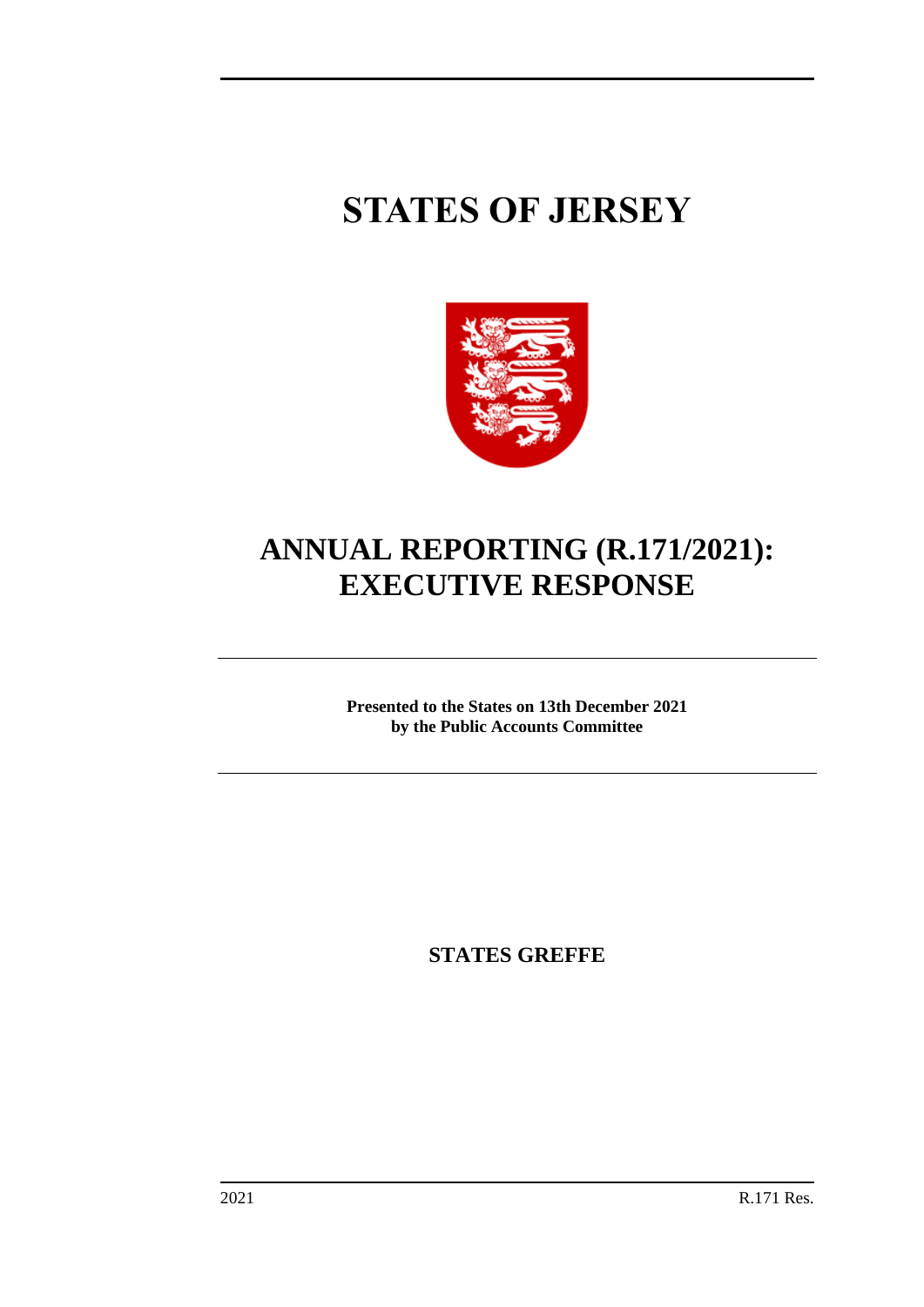#### **FOREWORD**

In accordance with paragraphs 64-66 of the [Code of Practice](https://statesassembly.gov.je/sitecollectiondocuments/pacengagementcode.pdf) for engagement between 'Scrutiny Panels and the Public Accounts Committee' and 'the Executive', (as derived from the [Proceedings Code of Practice\)](https://statesassembly.gov.je/committees/publishingimages/pages/scrutinypanelscommittees/scrutiny%20-pac%20proceedings%20code%20of%20practice%20final.pdf) the Public Accounts Committee presents the Executive Response to the Comptroller and Auditor General's Report entitled: Annual Reporting [\(R.171/2021,](https://statesassembly.gov.je/assemblyreports/2021/r.171-2021.pdf) presented to the States on 3<sup>rd</sup> November 2021).

The Committee is pleased to note that all of the C&AG's recommendations have been accepted.

## **Deputy I. Gardiner**

Chair, Public Accounts Committee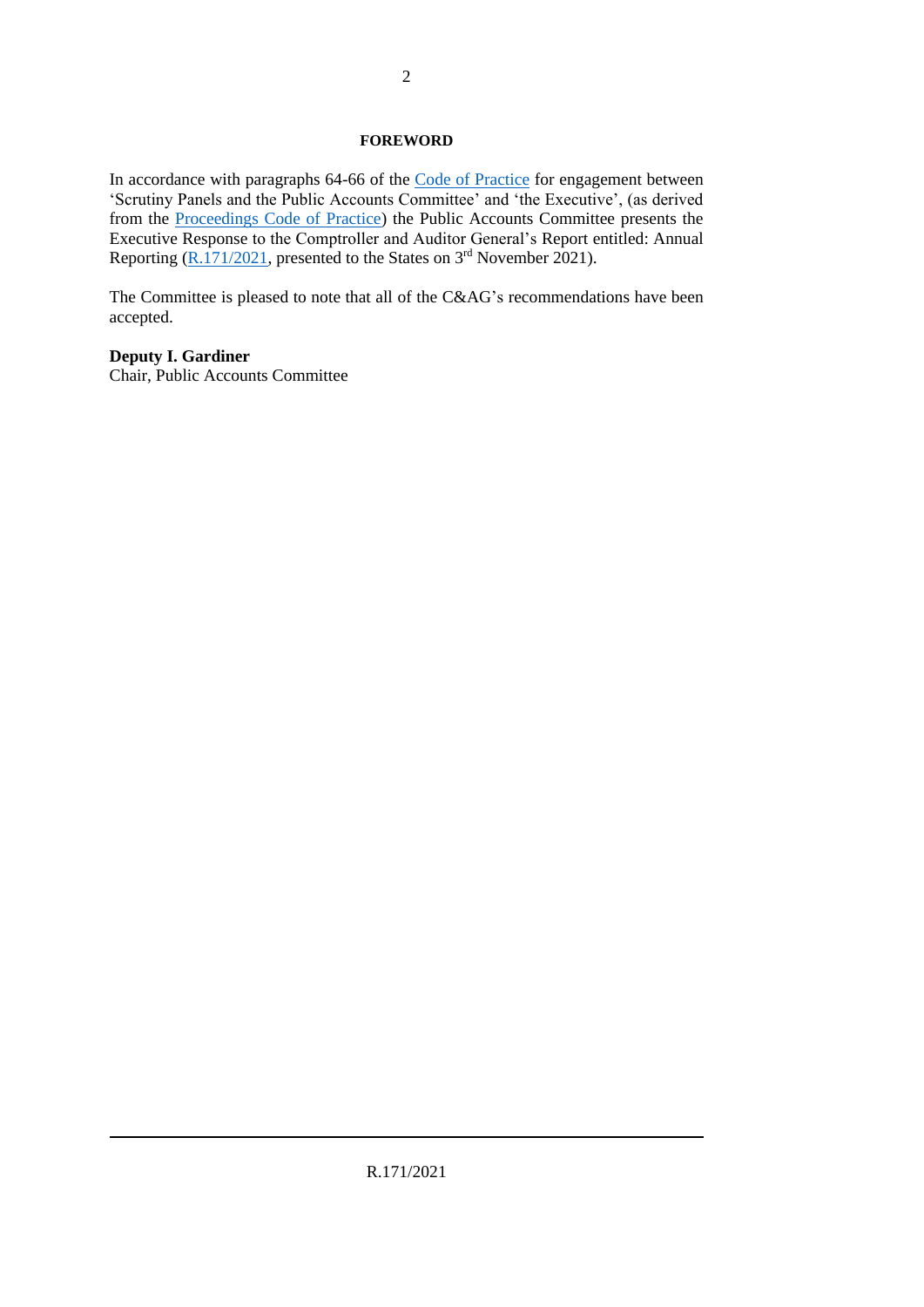**Chief Executive and Treasurer's Response to C&AG Review: [Annual Reporting](https://statesassembly.gov.je/assemblyreports/2021/r.171-2021.pdf) (R.171/2021) - Executive Response to PAC by 10 December 2021 please. (If Recommendation 5 is accepted, please include a list of SOEs to whom you have sent R5 with an action plan as to how it will be implemented and monitored – thank you)**

#### Summary of response:

The Chief Executive and Treasurer welcome the report of the C&AG, and the accompanying Good Practice Guide. It is pleasing to note the C&AG's recognition that there are some improvements, including within the States' own Annual Report and Accounts.

The ability to implement recommendations quickly will obviously depend on the degree of influence that the States and Government have. Improvements to the States' Annual Report and Accounts can be planned, resourced and delivered. For the States-owned Entities (where there is already a degree of good practice), there is ability to influence improvement. For other bodies within the definition of "States established and States controlled entities" the degree of influence varies, particularly where those bodies are regulatory in nature and/or less dependent on grant funding from the States/Government. The Arm's Length Bodies Oversight Board is beginning a programme of work to look holistically at the relationship with these bodies. Improvements in annual reporting are already identified as a key component of the emerging framework.

#### Action Plan

| Recommendations (for States of            | <b>Action</b>                                                       | <b>Target date</b> | <b>Responsible</b>     |
|-------------------------------------------|---------------------------------------------------------------------|--------------------|------------------------|
| Jersey)                                   |                                                                     |                    | <b>Officer</b>         |
| R1 Set out a public ambition and          | Accept. The States Assembly will debate the Carbon   Quarter 4 2022 |                    | Group<br>Head<br>0f    |
| timetable for the production of an annual | Neutral Roadmap (CNR) in April 2022. The CNR will                   |                    | Reporting<br>working   |
| sustainability report based on the Jersey | include a policy commitment to decarbonise the                      |                    | with Strategic Policy, |
| Performance Framework and the TCFD        | operations of the Government of Jersey and will set out             |                    | Planning<br>and        |
| recommended disclosures. This report      | a programme of continued improvement in reporting                   |                    | Performance            |
| should include the publication of targets | requirements to be introduced during 2022. Action will be           |                    |                        |
| alongside actual performance and          | subject to approval of the CNR and associated policy                |                    |                        |
| comparative data with other jurisdictions | package.                                                            |                    |                        |
| where this is available.                  |                                                                     |                    |                        |
|                                           | Irrespective of that outcome, consideration is being given          |                    |                        |
|                                           | to if and how it would be possible to report broader (i.e.          |                    |                        |
|                                           | not just environmental) sustainability measures and                 |                    |                        |
|                                           | performance against the Jersey Performance                          |                    |                        |
|                                           | Framework. As the Performance Framework matures,                    |                    |                        |
|                                           | the States of Jersey Annual Report and Accounts                     |                    |                        |
|                                           | (AR&A) will increasingly be used to provide summary                 |                    |                        |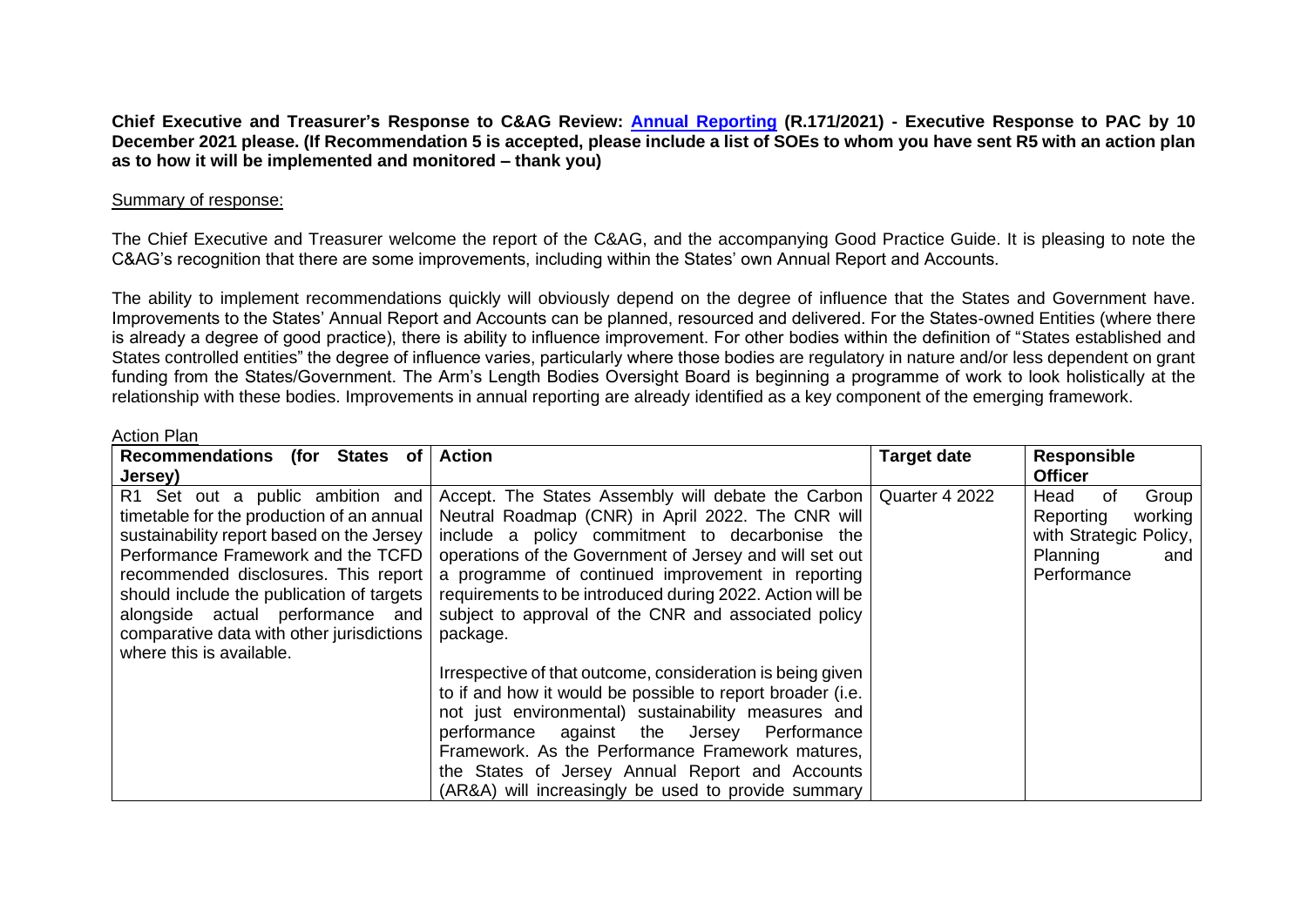|                                                                                                                                                                                                                                                                                                                                                                     | performance narrative with links to more detailed<br>performance information elsewhere.                                                                                                                                                                                                                                                                                                                                                                                                                                                                                                                                                                                                                                                                                                                              |                                                                                                         |                                                                                                         |
|---------------------------------------------------------------------------------------------------------------------------------------------------------------------------------------------------------------------------------------------------------------------------------------------------------------------------------------------------------------------|----------------------------------------------------------------------------------------------------------------------------------------------------------------------------------------------------------------------------------------------------------------------------------------------------------------------------------------------------------------------------------------------------------------------------------------------------------------------------------------------------------------------------------------------------------------------------------------------------------------------------------------------------------------------------------------------------------------------------------------------------------------------------------------------------------------------|---------------------------------------------------------------------------------------------------------|---------------------------------------------------------------------------------------------------------|
| R2 Consider whether the sustainability<br>report referred to in R1 should form part<br>of the Annual Report or be a separate<br>report.                                                                                                                                                                                                                             | Accept. See response to R1. The sustainability report for<br>2021 will follow the same format as 2020 on the basis<br>that the CNR will set the requirements for continuous<br>improvement to start to be implemented in 2021.                                                                                                                                                                                                                                                                                                                                                                                                                                                                                                                                                                                       | Head<br>0f<br>Group<br>working<br>Reporting<br>with Strategic Policy,<br>Planning<br>and<br>Performance |                                                                                                         |
| R3 Consider the degree of independent<br>assurance that should be provided over<br>data<br>contained<br>within<br>the<br>the<br>sustainability report referred to in R1.                                                                                                                                                                                            | Accept. The CNR decarbonisation of Government of<br>Jersey policy will consider the options for compliance<br>with appropriate management standards that require<br>external third-party verification and assurance. The<br>policy requires that an action plan be developed to<br>outline the tasks and actions needed to meet the<br>standard, see R1.<br>At the current time, data compiled from financial and<br>commercial services reporting is checked against the<br>information provided by the utility companies directly.<br>Jersey's greenhouse gas emissions inventory is<br>independently compiled and verified by Aether,<br>consultants appointed by UK Government to calculate<br>the Overseas Territories and Crown Dependencies<br>emissions as components of the UK greenhouse gas<br>inventory. | Depends<br>on<br>outcome<br>0f<br>options<br>assessment<br>initial<br>estimate<br>Quarter 4 2022        | Head<br>0f<br>Group<br>Reporting<br>working<br>with Strategic Policy,<br>Planning<br>and<br>Performance |
| Introduce a set of minimum<br>R4<br>requirements for sustainability reporting<br>by States established and States<br>controlled entities. In doing so, consider<br>how to apply the Jersey Performance<br><b>TCFD</b><br>Framework<br>and<br>the<br>recommended disclosures in the context<br>of States established<br><b>States</b><br>and<br>controlled entities. | Accept. See response to R3. We must first establish our<br>own standards<br>The reporting requirements for States arm's length<br>bodies (ALBs) falls within the remit of the Arm's Length<br>Bodies Oversight Board (ALBOB) which was established<br>in 2021.<br>Any minimum reporting standards will be communicated<br>and confirmed through that group in the first instance.                                                                                                                                                                                                                                                                                                                                                                                                                                    | Commence<br>in<br>$2022 - outcome$<br>depends on R3 -<br>initial<br>estimate<br>Quarter 4 2023          | Head<br>of<br>Group<br>working<br>Reporting<br>with Strategic Policy,<br>Planning<br>and<br>Performance |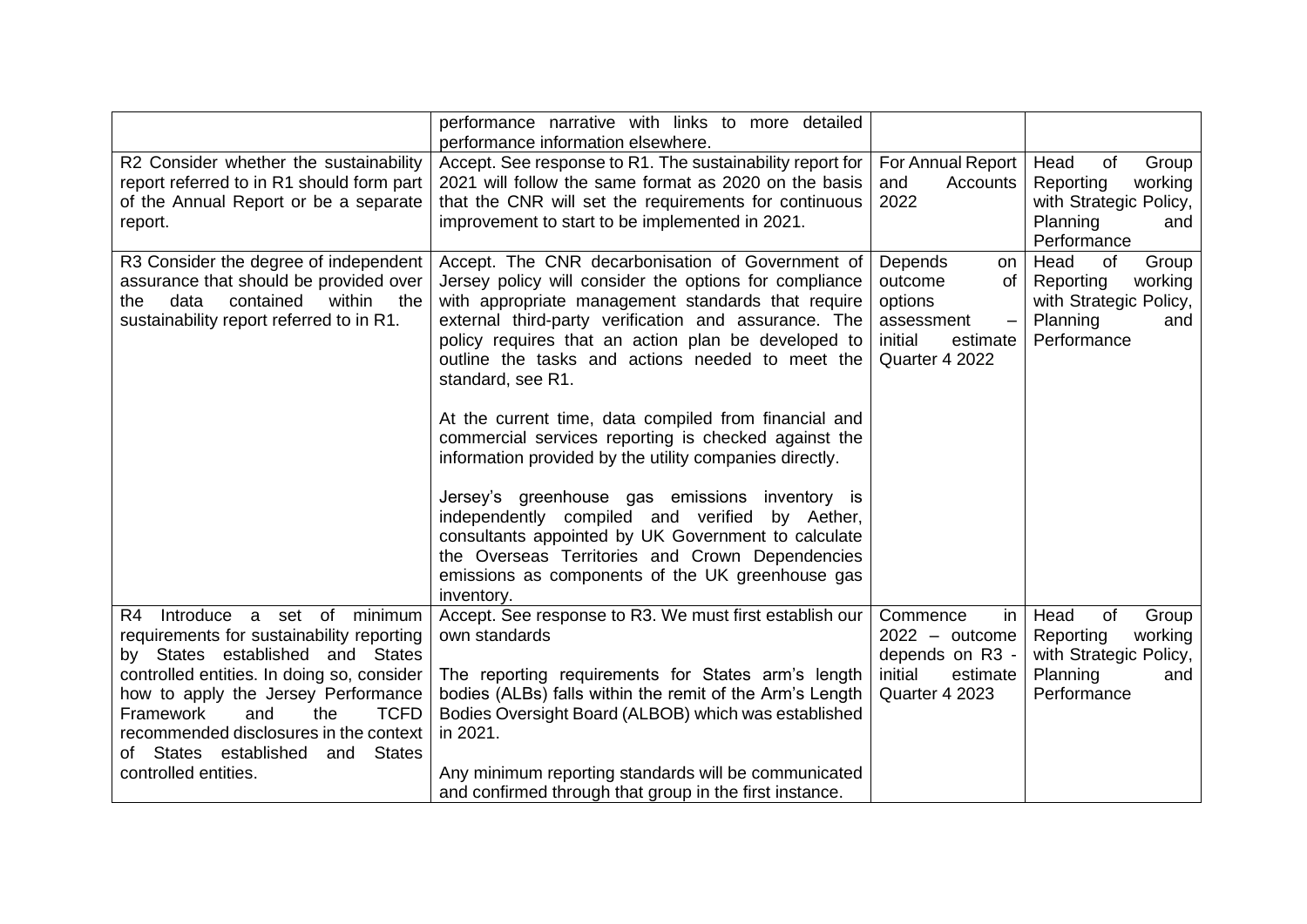| <b>Recommendation</b><br>for<br><b>States</b><br>established and States controlled                                                 | <b>Action</b>                                                                                                                                                                                                                                                                                                                                                                                                                                                                                            | <b>Target date</b>      | <b>Responsible</b><br><b>Officer</b>                                                               |
|------------------------------------------------------------------------------------------------------------------------------------|----------------------------------------------------------------------------------------------------------------------------------------------------------------------------------------------------------------------------------------------------------------------------------------------------------------------------------------------------------------------------------------------------------------------------------------------------------------------------------------------------------|-------------------------|----------------------------------------------------------------------------------------------------|
| entities                                                                                                                           |                                                                                                                                                                                                                                                                                                                                                                                                                                                                                                          |                         |                                                                                                    |
| R5 Develop the content of annual<br>reports to include sustainability reporting<br>using a framework appropriate to the<br>entity. | Accept<br>States-owned Entities ("SOEs") (Andium Homes, Jersey<br>Electricity, Jersey Post, JT, Jersey Water, Ports of<br>Jersey and States of Jersey Development Company)<br>The content of the C&AG's report and best<br>$\bullet$<br>practice guide to be shared with each of the<br>SOEs (noting that each are cited as examples of<br>best practice in differing reports) with a request<br>that the Finance Directors provide a summary of<br>what improvements they intend introducing into       | 31<br>December<br>2021  | Director of Treasury<br>Investment<br>and<br>Management $-$ for<br>States-owned<br><b>Entities</b> |
|                                                                                                                                    | their 2021/2022 accounts.<br>Review 2021/2022 accounts and identify further<br>$\bullet$<br>areas to develop content of future annual reports<br>against the best practice guide.                                                                                                                                                                                                                                                                                                                        | 30<br>September<br>2022 | Director of Treasury<br>Investment<br>and<br>Management $-$ for<br>States-owned<br><b>Entities</b> |
|                                                                                                                                    | Other States established and States controlled entities<br>Write to all other bodies believed to fall within the<br>$\bullet$<br>definition of States established and States<br>controlled entities:<br>o Drawing their attention to the reports of<br>the C&AG<br>Asking what their proposals are for<br>$\circ$<br>making improvements;<br>Offering help and support; and<br>$\circ$<br>Saying that the Government is working on<br>the best way in which to promote<br>improvement across all bodies. | 31<br>December<br>2021  | Chief<br>Executive<br>Officer                                                                      |